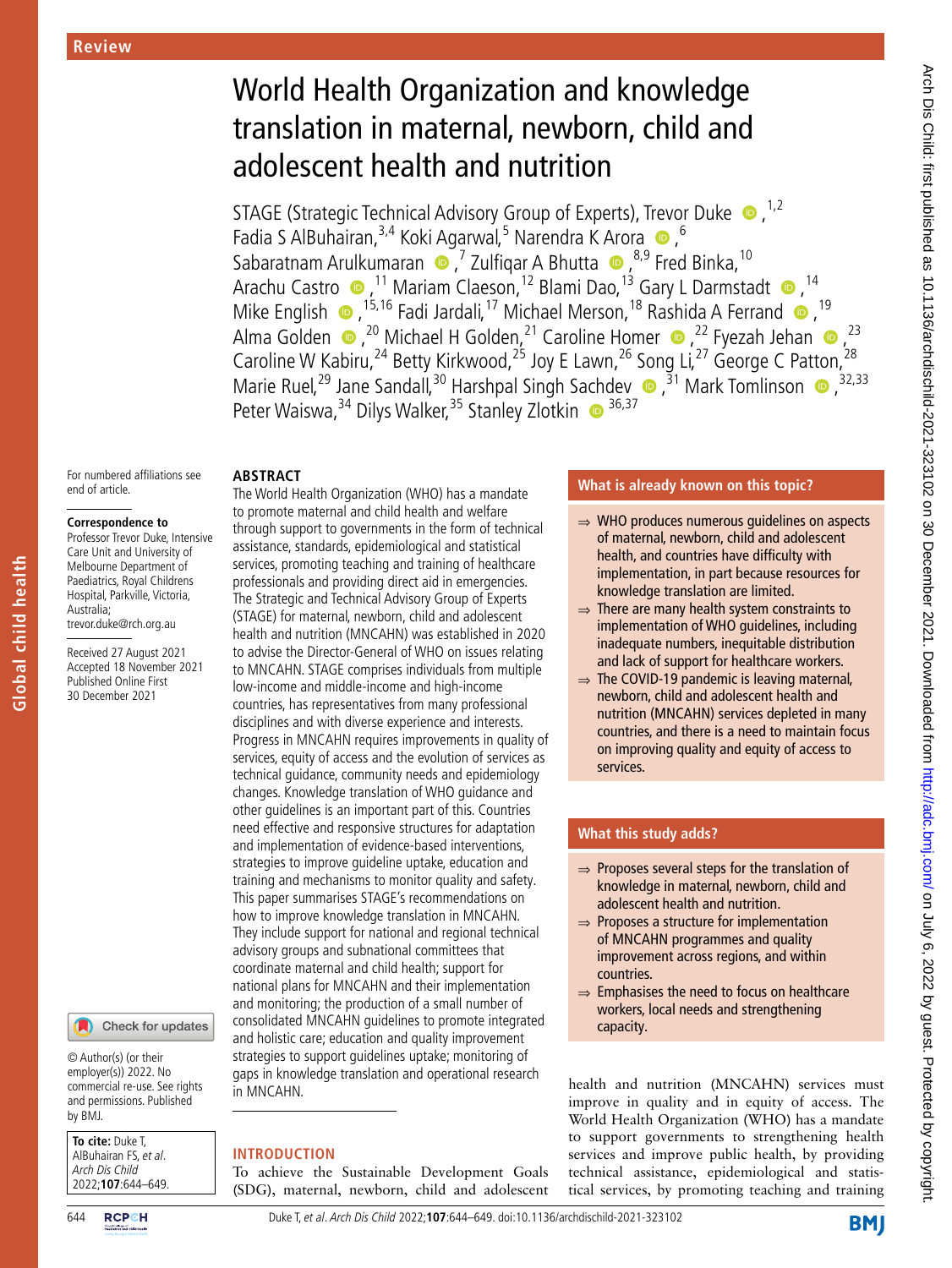## **Box 1 Knowledge translation components and processes**

- $\Rightarrow$  Knowledge synthesis (including analysis of research, guideline or policy development, investment cases, development of user-friendly guidance).
- ⇒ Dialogue/exchange (deliberative dialogue for guideline development, prioritisation, budget allocation and adoption strategies).
- ⇒ Adaptation to context so that policies and guidelines take account of local epidemiology, feasibility, affordability, social and cultural values, equity and preferences - that they are fit for purpose in the environments where most needed.
- ⇒ Evidence-informed programme design, monitoring and evaluation.
- $\Rightarrow$  Activities where knowledge, quidelines or recommendations are used in the provision of healthcare or other services.
- $\Rightarrow$  Appropriate training and incorporation of new quidelines into the local health culture and health education.
- $\Rightarrow$  Behaviour change to enhance the use of quidelines and recommendations in ways that improve health at an individual and population level.
- $\Rightarrow$  Evaluation of reach, uptake, acceptability and effectiveness.

of healthcare professionals, standards and by providing direct aid in emergencies. WHO has a specific mandate to promote maternal and child health and welfare.<sup>1</sup>

A common thread in improving health services is knowledge translation. WHO defines knowledge translation as 'the synthesis, exchange and application of knowledge by relevant stakeholders to accelerate the benefits of global and local innovation in strengthening health systems and improving people's health'.<sup>2</sup> A working outline of knowledge translation is offered in box  $1<sup>34</sup>$  Knowledge translation is a two-way iterative process, requiring engagement and learning with policy-makers, national and subnational governments and health managers, healthcare workers, families and the community and sectors outside health that are crucial to the health of mothers, children and adolescents. Knowledge translation should use existing experience and evidence, explore new technologies and maintain and build on knowledge of past successes and failures.

The Strategic and Technical Advisory Group of Experts (STAGE) for MNCAHN was established in 2020 to advise the director-general of WHO on issues relating to MNCAHN. STAGE comprises people from multiple low-income and middle-income countries (LMIC) and high-income countries, has representatives from many professional disciplines and with diverse experience and interests.<sup>5</sup> Between April and October 2020, STAGE's Knowledge Translation Working Group held four virtual meetings, the results of which were presented to the whole STAGE group for discussion and refinement. The findings were documented in a report to WHO in November 2020 and further refined in 2021. This paper, which summarises the report, proposes areas that WHO and national governments can act on to improve knowledge translation and implementation of MNCAHN programmes.

## **Challenges in translation of WHO technical and programme guidance**

For the implementation of WHO's technical guidance and improving quality of MNCAHN care, there are several challenges:

- ► *Number and complexity of guidelines*. Countries receive a significant number of technical guidelines on individual diseases and interventions, from WHO and other sources. Strategies change quickly, leaving many countries behind on the uptake of updated information. This piecemeal approach can be confusing for healthcare workers and programme managers, and the guidance development process often appears non-transparent in relation to prioritisation of topics or directed by donors. Instead, the process should be more country-driven and region-driven, and ministries of health should be able to choose and prioritise guidelines and standards of relevance and adapt them to their context. Consolidated guidelines that are integrated may be more useful to healthcare practitioners than single disease and single intervention guidelines.
- Limited resources at a country level for knowledge transla*tion and dissemination*. Resources to determine policy, adapt technical guidance and operational tools and provide training are often limited. Consequently, new guidelines are slow to reach healthcare workers, managers and the other people for whom they are intended. There are deficits in sharing WHO guidelines and evidence in appropriate forms for preservice and in-service education of healthcare workers; integration of WHO guidelines within courses offered by colleges and schools that train healthcare worker is often slow or not done at all.
- ► *Health system constraints*. Health systems limitations make guideline implementation challenging, with gaps and competing priorities that must be simultaneously addressed. These include inadequate numbers, rapid turnover and inequitable distribution of healthcare workers; irregular supplies of drugs, equipment and other commodities needed to implement guidelines; lack of mentoring, supervision and continuing professional development programmes for healthcare workers. In addition, there are limited auditing or quality improvement processes to monitor guideline uptake, adherence and programme effectiveness.
- ► *Limited community engagement and communication*. Communication to healthcare workers and the community should be in appropriate languages and styles and use accessible media and new technologies; this is a lesson from COVID-19 in many countries.<sup>6</sup> Communication strategies are best designed at country level and WHO has a role in supporting this. However, until recently WHO's social media presence has been mostly high-level communication; videos were mostly in English and many of those on the WHO YouTube channel have been press conferences by senior WHO officials.<sup>7</sup> Understanding the media that is the most common source of news and information accessed by local healthcare workers and the community is essential.
- ► *Limited engagement of non-health sector actors*. Engagement of government and non-governmental stakeholders outside the health sector—education, agriculture and food systems, social protection, finance, community development and urban planning—is important for the implementation of health programmes aimed at addressing the social, environmental and economic determinants within the SDGs.

WHO recognises its key role in knowledge translation and the need to build more efficient processes to review data and revise recommendations, and to create guidelines and tools that are accessible to healthcare workers. WHO has made recent progress in these areas: some new WHO guidelines are digital and modifiable, which prepares the pathway for them to be incorporated into country's digital platforms. For example, WHO has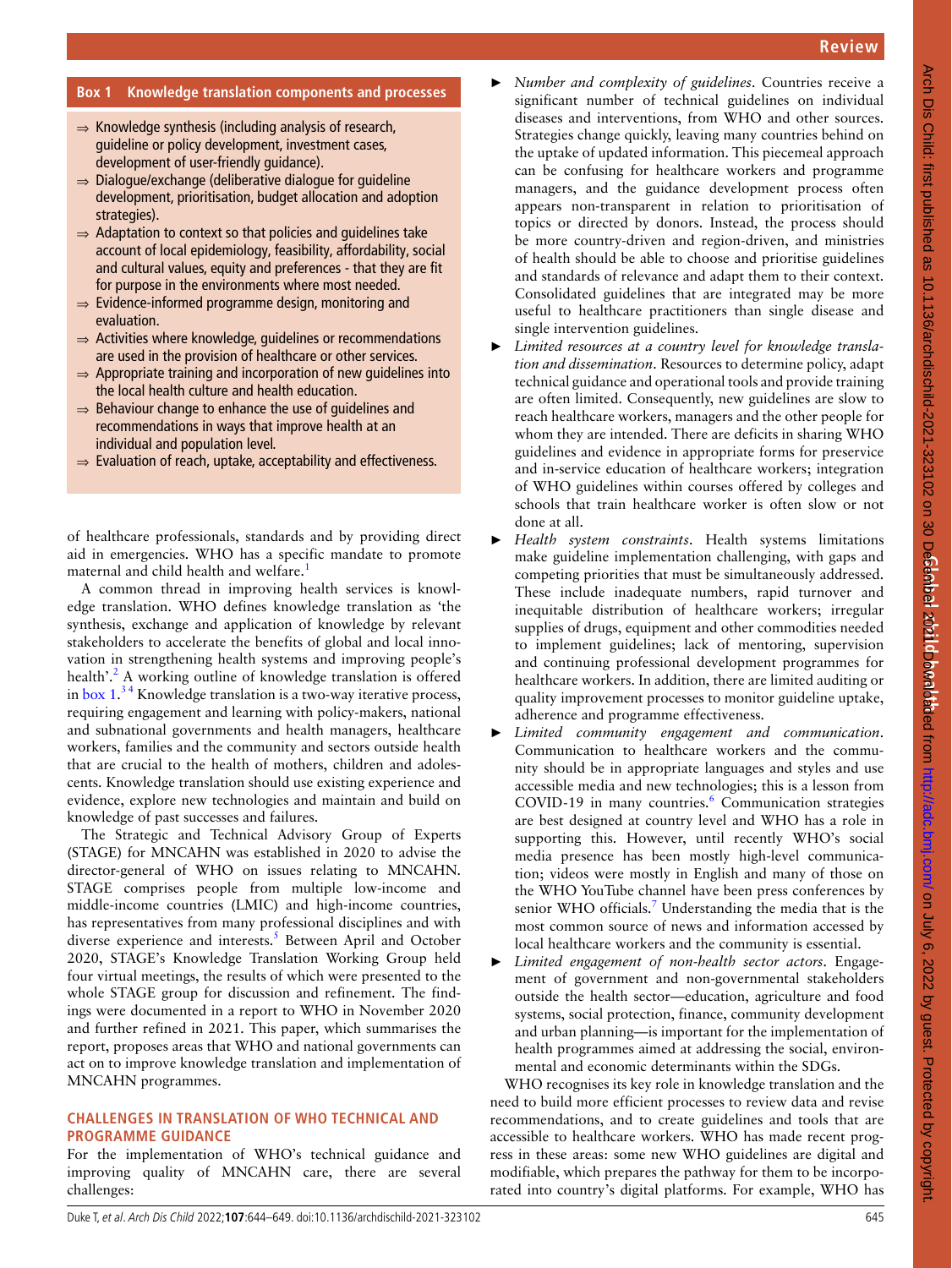developed a specific toolkit for guideline adaptation and trialled this in relation to antenatal care guidelines.<sup>8</sup> WHO is establishing practice networks to support peer learning and exchange, and has introduced the living guidelines concept, which facilitates rapid updating when new evidence become available.<sup>9</sup> Although many of these initiatives are embryonic and need consistent support, leadership and advocacy, the newly developed WHO Academy, an online learning platform, will hopefully help and facilitate more engagement on healthcare worker training and continuing professional education.<sup>10</sup>

In response to these challenges, STAGE makes three broad recommendations.

#### **RECOMMENDATION 1: STRATEGIES TO IMPROVE coordination and oversight, the importance of technical advisory groups and subnational committees**

At a national and subnational level, many countries have committees that oversee policy in maternal and child health. These may be an overarching MNCAHN technical advisory group or committee (TAG), or several committees each with a focused remit: such as for maternal and newborn health; child health and nutrition and immunisation advisory committees. Such groups have a very important role. They have often evolved based on committment of individuals or professional associations, but reflect the limited resources available for MNCAHN, and many have minimal statutory endorsement and resources. Subnational MNCAHN committees, led by subnational health authorities (states, provinces or districts depending on the political structures) are often the drivers of implementation in devolved states and closer to where health services are delivered.

Based on these experiences, STAGE recommends that WHO and other partners should support ministries of health to strengthen these national and subnational advisory groups and build on the structures that already exist, and establish a global or regional resource centre for maternal and child health, such as with the national immunisation TAGs. $11$ 

WHO can play a normative, technical, enabling and capacity building role in the functions of such TAGs, and can support communication between committees. WHO has a role in ensuring external partners recognise the authority of such national and local committees, which can foster alignment and respect for national autonomy.

The criteria and terms-of-reference below provide general principles and are indicative only; local needs will dictate local approaches. It is important that TAGs be established within national regulatory structures to support the credibility of TAG recommendations and their accountability to national governments.

*National MNCAHN TAGs* can be the peak technical and monitoring bodies for MNCAHN in a country. They provide advice to the management or key personnel of the Ministry of Health or directly to executive government, and they provide policy and practice updates and recommendations to health managers, healthcare workers and other stakeholders. They are accountable to the Ministry of Health which sets the terms-of-reference but provide independent advice. The set-up and functions may include the following:

- ► Endorsement from the national government as a 'statutory or standing body', existing for the long term, with properly defined terms of reference and governance.
- Develop a comprehensive plan for MNCAHN that can act as a blueprint for national, subnational and local levels. Such

a plan can guide annual implementation plans and inform programme managers, healthcare workers, the community and the government's partners about maternal, child and adolescent health priorities and the approaches being adopted. The plan can be informed by WHO's Redesign process.<sup>1</sup>

- Review and oversee the collection of essential primary data on MNCAHN and use this to guide policy and recommendations.
- Support capacity strengthening for monitoring and evaluation, data synthesis and implementation research.
- Provide leadership on adoption, adaptation and dissemination of evidence-based guidelines.
- Initiate and oversee a MNCAHN Quality Improvement Programme. Such a programme may cover all aspects of quality improvement, including health facility accreditation, education and continuing professional development, standards and assessment, audit, small group problem solving, communication of local initiatives in order to improve quality of care. This could include supporting 'Centres of Excellence in MNCAHN', including health facilities at a district or subnational level.
- ► Oversee an annual 'State of the Nation's Mothers, Newborns, Children and Adolescents Health' report that brings together data on health, nutrition, education and other SDG targets. This would be an important monitoring and evaluation exercise leading to follow-up and actions at national and subnational level, and to increasing accountability.
- Strategic thinking at country level on how often to update guidance and how to do it: from 'simple' changes (eg, substitution of one drug for another) to more complex changes (eg, shifting a task from one cadre to another).
- Advocate for adequate government budget allocation, funding and resource mobilisation for guidelines and recommendations to be implemented.

The functions that a national TAG takes on will depend on its existing capacity but WHO should be able to help countries to grow these capacities, and support resource mobilisation across partners.

#### **Membership and links**

The membership of the national TAG should be determined in-country. It should ensure intellectual independence, lack of conflict of interest, allow for a range of perspectives and support the alignment and dissemination of key decisions. Members could include personnel skilled in MNCAHN epidemiology, disease burdens and health systems, professional associations, key academic/university personnel, subnational representatives, UN agencies (WHO and UNICEF) and sectors beyond health, such as education, finance and law, and the private sector where relevant. Membership should also include consumer, community and civil society representatives, such as women's groups, a community youth leader and Indigenous groups where they exist. Membership should also include frontline healthcare workers who will be tasked with implementing the guidance and policies, such as a midwife, child health nurse or allied healthcare professional.

*Subnational* (state, province or district) *MNCAHN committees* are needed to operationalise recommendations and the national plan for MNCAHN in countries with devolved systems, to contextualise it to local priorities and to oversee local operations and monitoring. Subnational or local committees should have wide representation, including frontline healthcare workers such

**Global child health**

Global child health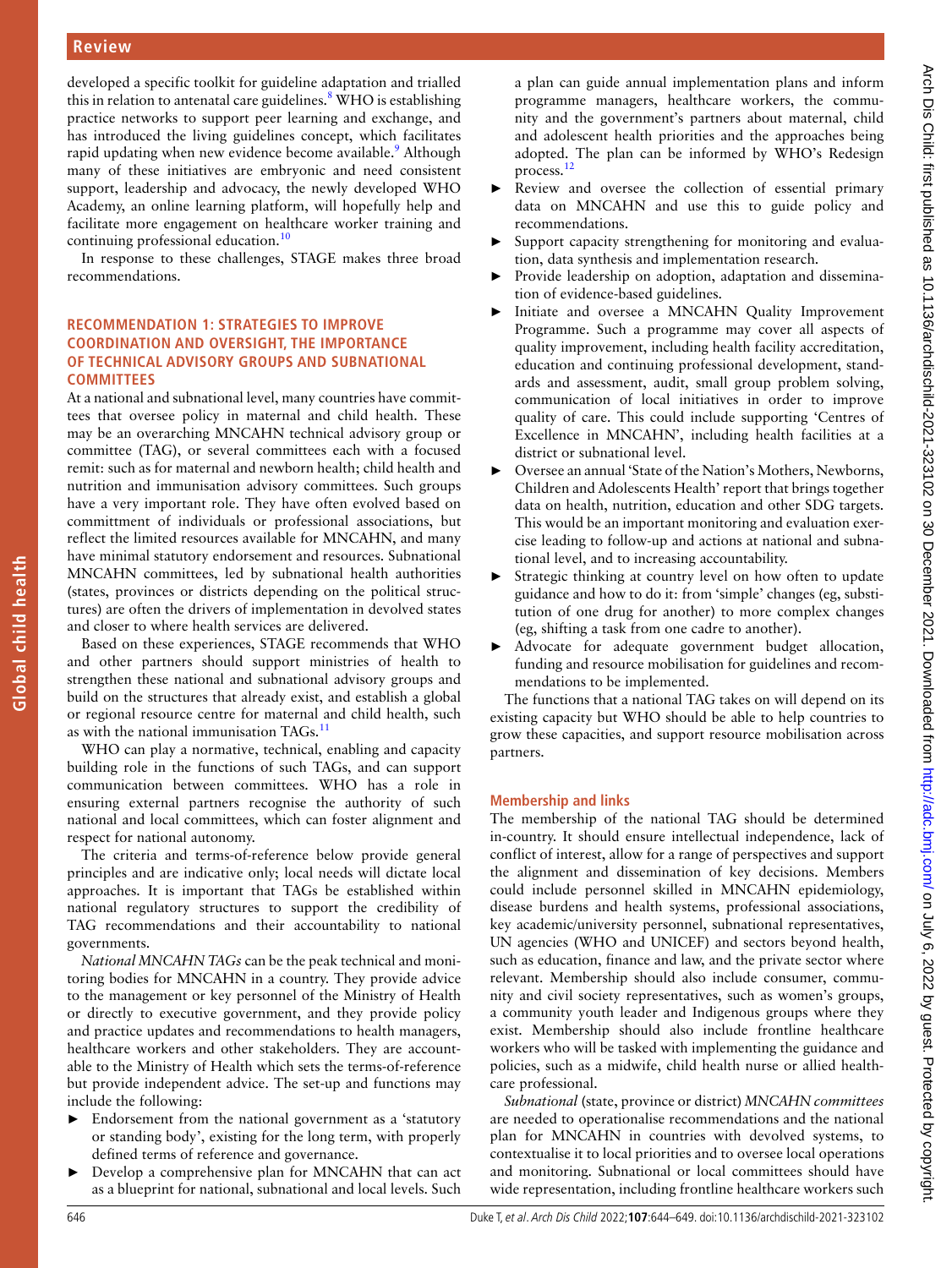as a midwife, child health nurse or allied healthcare professional, and ensure that civil society has a voice in decision making: such as a community leader, women's group or representatives of other sectors such as a teacher.

*Regional TAGs for MNCAHN* would provide WHO regional directors and countries in the respective regions with MNCAHN strategic priorities and technical recommendations considering new global guidance and its regional relevance. Regional TAGs would support regional exchange and national capacity building. The regional TAG structure and procedures would reflect the needs and capacities of its member states. Links between national and regional TAGS are important. One way to enable this may be that national TAG chairs are represented on the regional TAG.

## **RECOMMENDATION 2: STRATEGIES TO IMPROVE GUIDELINE uptake**

#### STAGE recommends that WHO:

- ► *Produce a small number of consolidated MNCAHN guidelines to promote integrated and holistic care*. Examples include the Pocketbook of Hospital Care for Children,<sup>13</sup> the Pocketbook of Hospital Care for Mothers, in the South East Asian Region (SEARO) of  $WHO^{14}$  and the Pocketbook of Primary Care for Children in the European Region of WHO (EURO). Such consolidated guidelines are more useful to healthcare practitioners than multiple individual single disease guidelines. These consolidated guidelines would be regularly updated as new evidence becomes available, and consistently supported. They would strengthen long-term incorporation of WHO guidelines into the health system culture. Consolidated guidelines should be easily adaptable to promote ownership, for example, to enable co-branding by national ministries of health or professional associations. They may be global, as in the first example above, that can be adapted regionally or nationally, or regional as in the latter two examples. They may be in digital form, in addition to the traditional guideline handbooks. In the development of such resources, the input of frontline workers should be sought, as they will be asked to implement such guidance. There should be education and training resources linked to guidelines, for use by health services, ministries of health and schools and colleges of healthcare worker training for preservice education and continuing professional development.
- ► *Develop a comprehensive operational handbook for MNCAHN that provides programmatic and training guidance for implementation which can be adapted and owned at national level*. Such a handbook could include guideline adaptation tools, programmatic advice, decision-making tools for frontline staff, training aides and recommendations on management, training, supervision, monitoring and evaluation, integration of services, quality improvement and implementation research.
- ► *Support guidelines produced or adapted by national ministries of health and national healthcare professional associations*. While other international non-government organisations (NGOs) and UN agencies may also develop guidelines, those developed nationally and locally should be supported. National healthcare professional associations are the most important group to support for implementation, ideally brought together (paediatricians, obstetricians, nurses, midwives and allied health). WHO can make their guidelines more easily adaptable with provision for co-branding, and in formats that are modifiable.
- ► *Encourage and support national ministry of health guideline websites*, to house locally adopted and endorsed guidelines and operational handbooks. Many ministries of health in LMIC have rudimentary and outdated websites, so improving digital capacity and infrastructure to address this local need is important. Work is also needed to support digital platforms for mobile phone and other app-related approaches to find ways to enable healthcare workers to have easy access to the guidance. Ministries of health should have a specific person responsible for keeping track of new guidelines coming out across MNCAHN.
- ► *Support National MCH Quality Improvement Programmes*. A quality improvement programme may be multifaceted, including health facility accreditation, healthcare worker education and continuing professional development, standards and assessment, audit, small group problem solving, communication of local initiatives, in order to address the health system bottlenecks in improving quality of care. It is not WHO's role to initiate such a national programme, but technical support and endorsement will be invaluable. There may be quality improvement programmes in other areas (eg, HIV, immunisation), where there could be synergies and lessons shared.
- ► *Develop a new WHO programme of support to institutions of healthcare worker training in LMIC* to increase the teaching of WHO guidelines and address healthcare worker deficiency. In many low-income settings, colleges of nursing, midwifery, medical, allied health training are underfunded and underresourced, and output is inadequate to meet demands. This stifles progress in all the health-related SDG targets. The inequities in healthcare worker numbers, distribution and training and the tragic consequences have been starkly highlighted by the COVID-19 pandemic, which risks leaving a seismic gap in healthcare worker numbers in the coming decade. A WHO programme of support to schools and colleges of healthcare worker training could lead to greater incorporation of WHO guidelines into curricula, increased capacity of educators, argue for more funding for healthcare worker training institutions through global projects and local budgets, facilitate links with other organisations that would support such institutions, including accreditation bodies and produce curricula for nursing and other healthcare professional training that could be adapted locally. New online teaching methods and the WHO Academy will play a role.<sup>10</sup> It will be important to pair this with standards and certification for continuing professional education and the professional accreditation body keep track and maintain accountability.
- ► *Develop child health nurse training as a postgraduate course supported by WHO*, in the same way that WHO and other agencies have promoted midwifery training globally. Child, neonatal and adolescent health is far more complex in the SDG era; there is so much more to be learnt than can be taught in preservice general nursing courses. A generic curricula could be developed, based around WHO guidelines, which would bring together all the relevant guidelines and consolidate the many 'short-courses' into a 1-year to 2-year practical postgraduate course (primary child healthcare, nutrition, hospital care, newborn care, HIV, tuberculosis, immunisation, adolescent health, care of children with chronic conditions, child protection, disability, quality improvement). It would encompass prevention and treatment and teach principles of family centred care and equity. Such a course would be open to general nurses, nurses with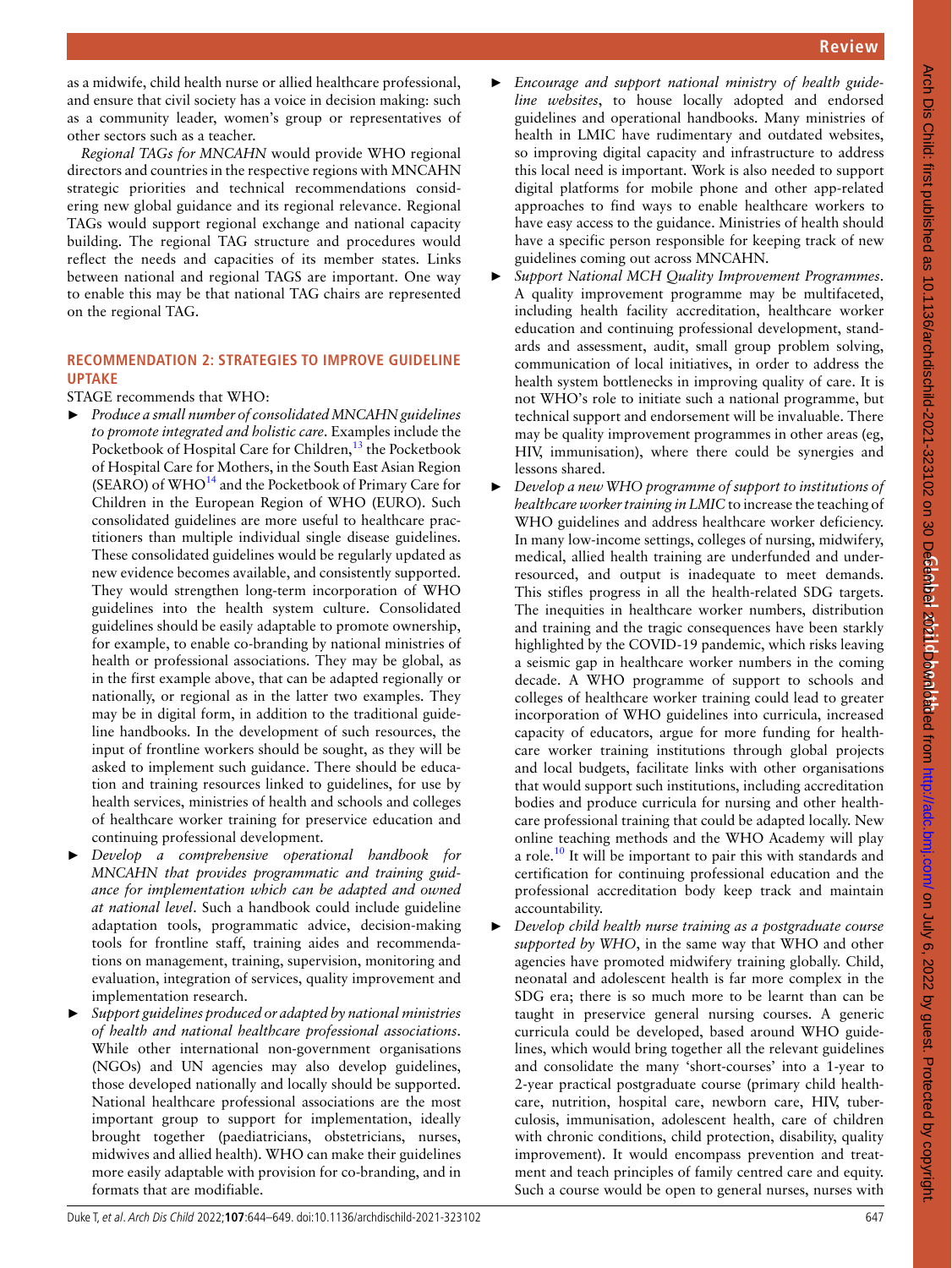experience in paediatrics, midwives and even non-medical clinical officers working in child health, for which there are often no ongoing career pathways. Many countries need an accreditation process for any new course and healthcare worker credentialing.<sup>15 16</sup>

► *Develop more multimedia outputs including videos in multiple languages*. WHO should explore capacity to be more creative, engaging and multilingual in its communication using this medium to communicate science-based public health information. More videos could target an audience that includes healthcare workers in the field, families and communities. This would take resources: skilled people and time, helped by an adolescent understanding of social media sites. WHO-endorsed YouTube or other social media clips could also tell local stories of successful implementation—even encourage end-users to make videos of their own lessons learnt; these could be developed at a local or national level, and reviewed or endorsed by WHO if suitable. WHO may also develop or endorse digital mobile apps that are linked to WHO guidelines.

Responsibility for funding is mixed. WHO has the responsibility to fund global guideline development, countries have responsibility to fund implementation, with support from diverse partners. Funding or in-kind support for implementation of a national maternal, newborn, child and adolescent health plan is typically provided by a consortium of government, international organisations, local NGOs and voluntary organisations. The make-up of the national and regional committees includes individuals who are already paid by the government or local university, with some resources from WHO, governments or partners to ensure equity of representation.

#### **RECOMMENDATION 3: MONITOR IMPLEMENTATION OF MNCAHN care and gaps in knowledge translation at a national and local level**

Countries need well-functioning monitoring processes to identify the gaps in implementing recommendations for MNCAHN. TAGs have a role in reviewing data, including health system implementation data, and routinely collected health activity and outcome data. Data should reflect problems faced by those who directly manage and deliver services in the field. With a focus on equity, monitoring interventions and health outcomes in disadvantaged communities is essential to measure fair access and universal health coverage. Human resource, education and training data need also be included. While many metrics have been proposed, countries have autonomy to decide on indicators and methods of measurement that are feasible, meaningful, valid, and sustainable.<sup>17</sup>

There is value in reporting where implementation of MNCAHN guidelines and models of integrated care have been successful. This could include exemplar case studies of models of care or guideline implementation that are clearly articulated and explore objectively the elements of that success and the challenges. Policy makers, managers and clinicians would benefit from such examples. Sharing of lessons supports continuous long-term learning and enables a memory and cumulative strengthening of what works.

#### **Conclusion**

Adaptation and implementation of WHO and other guidelines is necessary to improve the quality and fair access to MNCAHN services, towards achievement of universal health coverage and the SDGs, and building back better after the pandemic.

Countries need effective and responsive structures to improve guideline uptake, training and continuing professional education for maternal and child healthcare workers, and mechanisms to monitor quality and safety. A governance structure with a technical advisory committee, a unified national plan that acts as a blueprint for progress and a feasible monitoring strategy are the building blocks. WHO has an important role in supporting these processes at global, regional, national and local levels, and remains a trusted collaborator for MNCAHN knowledge translation.

#### **Author affiliations**

<sup>1</sup>Intensive Care Unit and University of Melbourne Department of Paediatrics, Royal Children's Hospital, Parkville, Victoria, Australia

<sup>2</sup>Child Health, School of Medicine and Health Sciences, University of Papua New Guinea, Port Moresby, NCD, Papua New Guinea

<sup>3</sup> Leadership, Learning, and Development, Health Sector Transformation Program, Riyadh, Saudi Arabia

4 College of Medicine, Alfaisal University, Riyadh, Saudi Arabia

<sup>5</sup>USAID Maternal Child Survival Program, Washington, District of Columbia, USA <sup>6</sup>The INCLEN Trust International, New Delhi, India

<sup>7</sup>Obstetrics and Gynaecology, St George's University of London, London, UK 8 Centre for Global Child Health, The Hospital for Sick Children, Toronto, Ontario, Canada

9 Institute for Global Health and Development, Aga Khan University, Karachi, Pakistan <sup>10</sup>University of Health and Allied Sciences (UHAS), Ho, Ghana

<sup>11</sup> Department of International Health and Sustainable Development, Tulane University School of Public Health and Tropical Medicine, New Orleans, Louisiana, USA

<sup>12</sup>Department of Global Health, Karolinska Institute, Stockholm, Sweden

<sup>13</sup>Western and Central Africa, Jhpiego, Ouagadougou, Burkina Faso <sup>14</sup>Department of Pediatrics, Stanford University School of Medicine, Stanford,

California, USA

<sup>15</sup>Kemri-Wellcome Trust, Nairobi, Kenya<br><sup>16</sup>Oxford University, Oxford, UK

<sup>17</sup> American University of Beirut, Beirut, Lebanon

<sup>18</sup>Duke Global Health Institute, Duke University, Durham, North Carolina, USA

<sup>19</sup>Clinical Research Department, London School of Hygiene and Tropical Medicine, London, UK

<sup>20</sup>US Agency for International Development, Washington, District of Columbia, USA 21Downings Letterkenny, Donegal, Ireland

<sup>22</sup>Burnet Institute, Melbourne, Victoria, Australia

<sup>23</sup> Pediatrics, Aga Khan University, Karachi, Sindh, Pakistan

<sup>24</sup> Population Dynamics and Sexual and Reproductive Health and Rights Unit, African Population and Health Research Center, Nairobi, Kenya

<sup>25</sup>London School of Hygiene & Tropical Medicine, London, UK

<sup>26</sup>MARCH Centre, London School of Hygiene and Tropical Medicine Faculty of Epidemiology and Population Health, London, UK

National Health Commission of the People's Republic of China, Beijing, China <sup>28</sup> Adolescent Health, Murdoch Children's Research Institute and The University of Melbourne, Melbourne, Victoria, Australia

<sup>29</sup>International Food Policy Research Institute, Washington, District of Columbia, USA 30 Department of Women and Children's Health, School of Life Course and Population Sciences, King's College, London, UK

<sup>31</sup> Pediatrics and Clinical Epidemiology, Sitaram Bhartia Institute of Science and

Research, B-16 Qutab Institutional Area, New Delhi, India<br><sup>32</sup>Institute for Life Course Health Research, Department of Global Health,

Stellenbosch University, Cape Town, South Africa 33 School of Nursing and Midwifery, Queens University, Belfast, UK

34Makerere University, Kampala, Uganda

<sup>35</sup>Department of Obstetrics, Gynecology and Reproductive Sciences, Institute for Global Health Sciences, University of California San Francisco, San Francisco, California, USA

<sup>36</sup>Centre for Global Child Health, Hospital for Sick Children, Toronto, Ontario, Canada <sup>37</sup> Department of Pediatrics, Faculty of Medicine, University of Toronto, Toronto, Ontario, Canada

**Twitter** Arachu Castro @ArachuCastro, Fyezah Jehan @FyezahJehan and Joy E Lawn @joylawn

**Acknowledgements** We gratefully acknowledge the contribution of staff from WHO to the discussions that led to this paper. We would like to thank Dr Anshu Banerjee, Dr Beena Varghese and Dr Tejshri Harivallabh Shah.

**Contributors** The work is an adapted report from a working group of STAGE. All members of STAGE actively engaged in discussion on the issues presented, by way